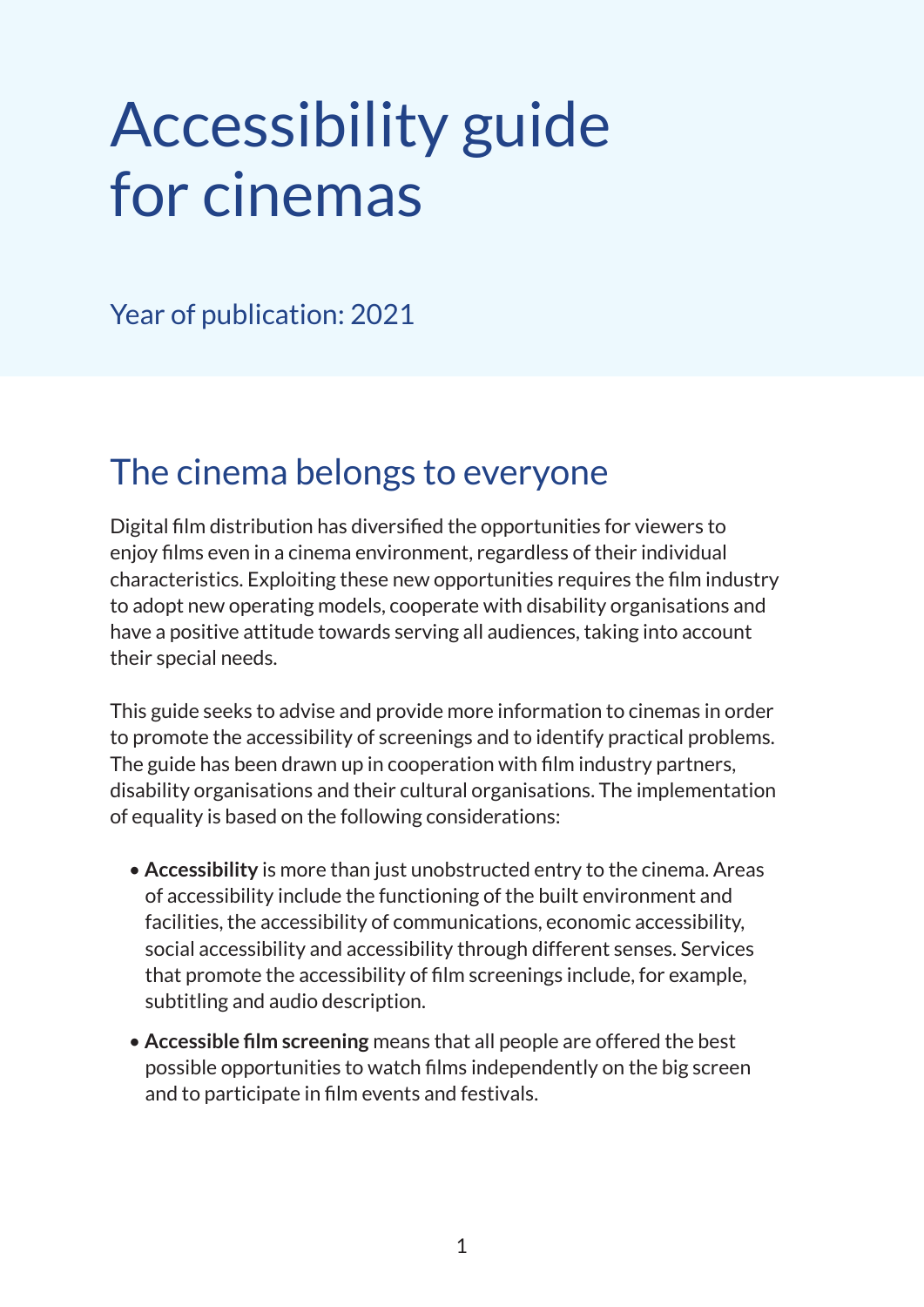The Film Accessibility Forum, which is a joint platform of the film industry, disability organisations and the Culture for All Service, sets three short-term goals for cinemas in the spirit of the Non-Discrimination Act:

- Every cinema is accessible.
- Every Finnish film screening is accessible to everyone.
- Every viewer feels equally welcome in the cinema and feels safe.

# Accessibility of films in cinemas

### 1 Accessibility of films in Finland

Almost all Finnish films are now subtitled for the hard of hearing or deaf people who use sign language, and provided with an audio description for visually impaired people. These are made during production for feature films and documentaries that receive marketing and distribution support from The Finnish Film Foundation. The Finnish Film Foundation supports the production of subtitles and audio descriptions.

Distribution companies must inform cinemas about subtitled versions and audio descriptions of their films, so that the cinemas can inform their customers about the services.

Film production companies and distribution companies must ensure that they obtain both subtitling and audio descriptions from professional experts in the field. Feedback on the quality of subtitling and audio descriptions is collected by the Finnish Association of the Deaf and the Finnish Federation of Hard of Hearing as well as Näkövammaisten Kulttuuripalvelu ry.

New cinemas are built to be easily accessible in accordance with existing laws and regulations. The Finnish Film Foundation can support accessibility improvements in older cinemas by providing cinema equipment and modernization support for such projects.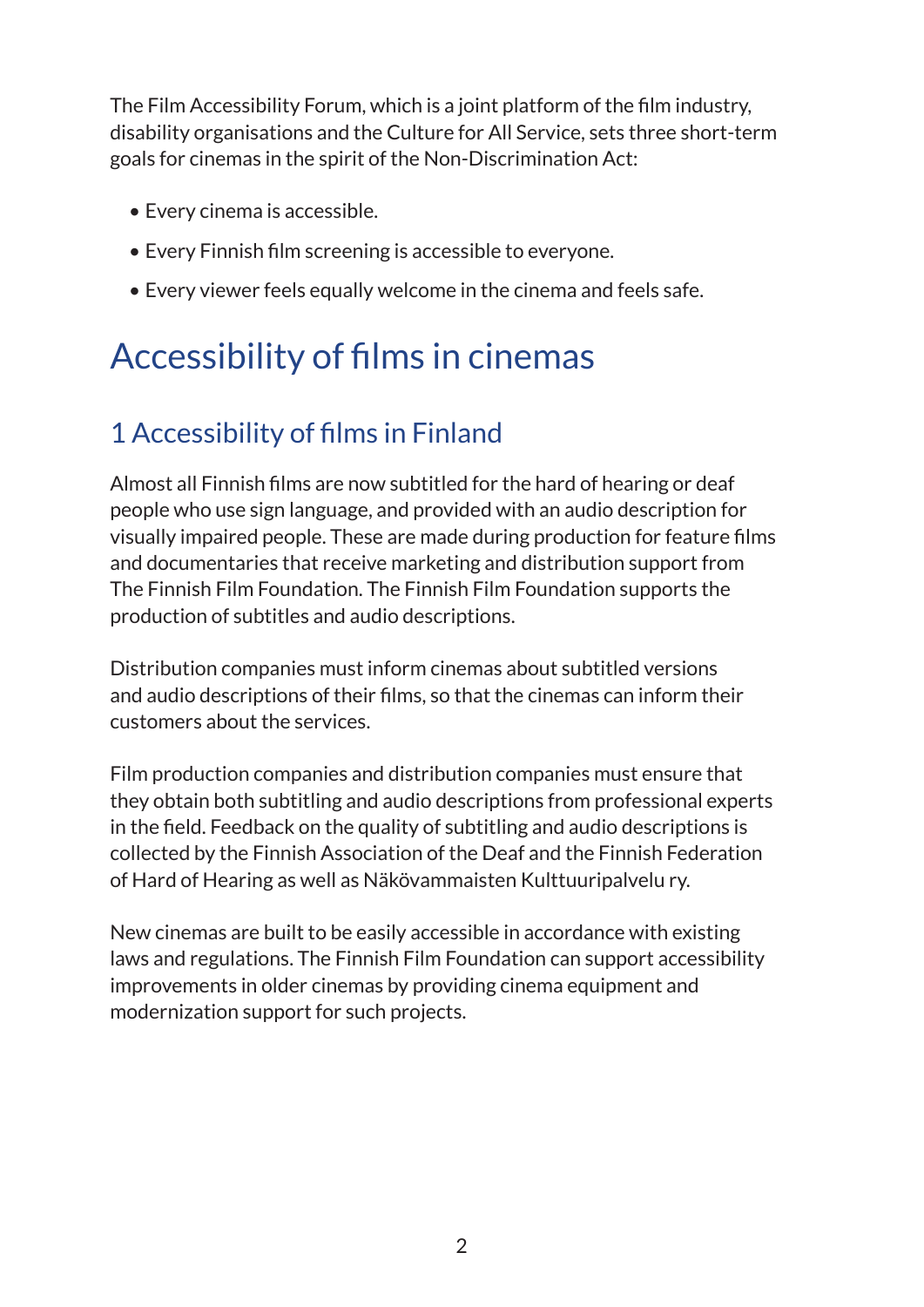### 2 Technical solutions for subtitling, audio description and accessibility

**Subtitling**, in this context, refers specifically to CCAP subtitles for the hard of hearing or deaf people who use sign language, where off-screen sounds are marked separately and speakers are identified in the dialogue or discussion by name or colour. The CCAP subtitles are in the same language as the dialogue in the film. The subtitles also benefit language learners and the elderly.

The subtitles are included in the theatrical copy as their own file, which is activated by the cinema during the screening. The subtitles appear on the screen for all viewers. As technology advances, subtitles that appear in personal glasses may also be an option.

**Audio description** refers to a recording in which the audio describer describes the events, persons and images on the screen. In Finland, audio descriptions are distributed using the **MovieReading** app when the movie is viewed in a cinema. The recorded audio description is played to the viewer via the MovieReading app, which is downloaded to a smartphone or tablet. Before the screening of the film, the viewer downloads the audio description on their mobile device. During the screening, the audio description starts automatically and can be listened to with headphones on the device. For cinemas, audio description does not require any action other than allowing the use of mobile devices during the screening and assisting customers where necessary. Customers should also be informed about films for which an audio description is available through the app.

**Accessibility** means not only unobstructed movement in the cinema, but also the viewer's entire trip from home to the cinema and back. This includes, in addition to private or public transport, the cinema's wheelchair lifts or person lifts, auditorium wheelchair spaces, accessible toilet, induction loop in the auditorium and at the box office as well as exit routes. The ability of the cinema staff to assist and advise disabled customers at the various stages of the visit is also key to achieving accessibility. The exit address of the cinema must be mentioned separately.

Accessibility solutions and staff training are the responsibility of the cinema owner.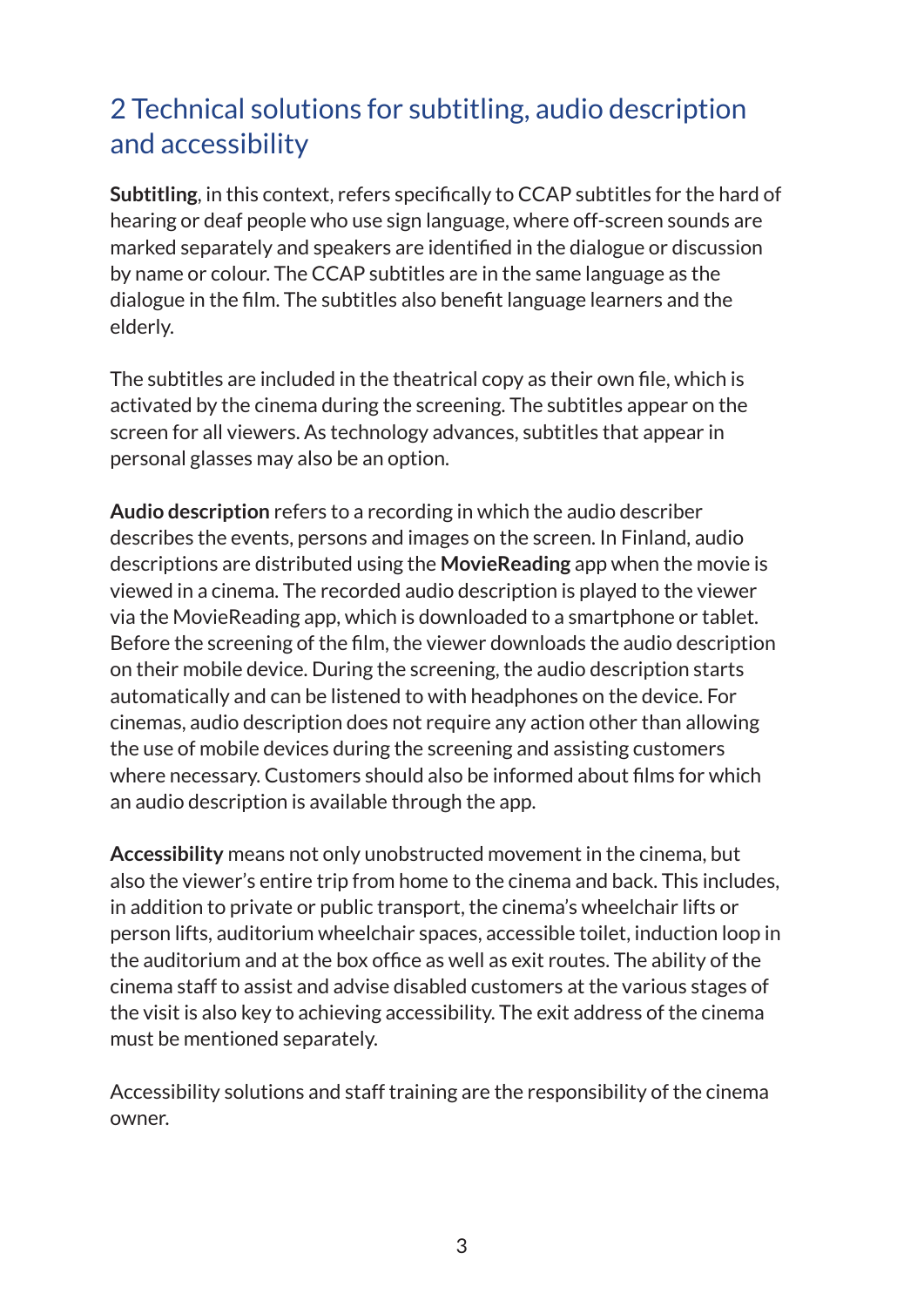### 3 Accessibility practices in cinemas

Cinema operations in Finland are run by cinema chains, independent cinemas and municipal cinemas. Accessibility objectives under the Non-Discrimination Act apply to all cinemas regardless of their form of ownership. It is recommended that the disabled person's assistant has free admission to the cinema. Customers have the right to bring their guide or assistance dogs to the cinema.

The Film Accessibility Forum encourages each cinema to make its own **accessibility plan**. Help for making the plan is available from disability organisations as well as various organisations promoting the accessibility of culture and cultural activities for disabled communities. Useful links can be found on the last page of this guide.

**The cinema should commission an accessibility survey** that provides information on the current state of the accessibility of its activities. The accessibility checklist for cinemas helps in the self-assessment of the accessibility of facilities. The last page contains links to checklists and mapping forms of the Finnish Association of People with Physical Disabilities.

Finnish films have a special status as film productions funded by The Finnish Film Foundation. The full potential of Finnish films with subtitles and audio descriptions can be realised through the following objectives and measures in cinemas:

### Screening objective for films with subtitles and audio descriptions

- At least 50% of the screenings of each Finnish film during and outside prime time are subtitled.
- Subtitled screenings are announced on the cinema's website in conjunction with other screening time information, for example, as follows: **The screening is subtitled for the hard of hearing**. It is also a good idea to provide a list of all subtitled screenings or to include subtitles as a search criterion.
- The cinema should contact the local member association of the Finnish Federation of Hard of Hearing or the Finnish Association of the Deaf about cooperation in communication and possible special screenings.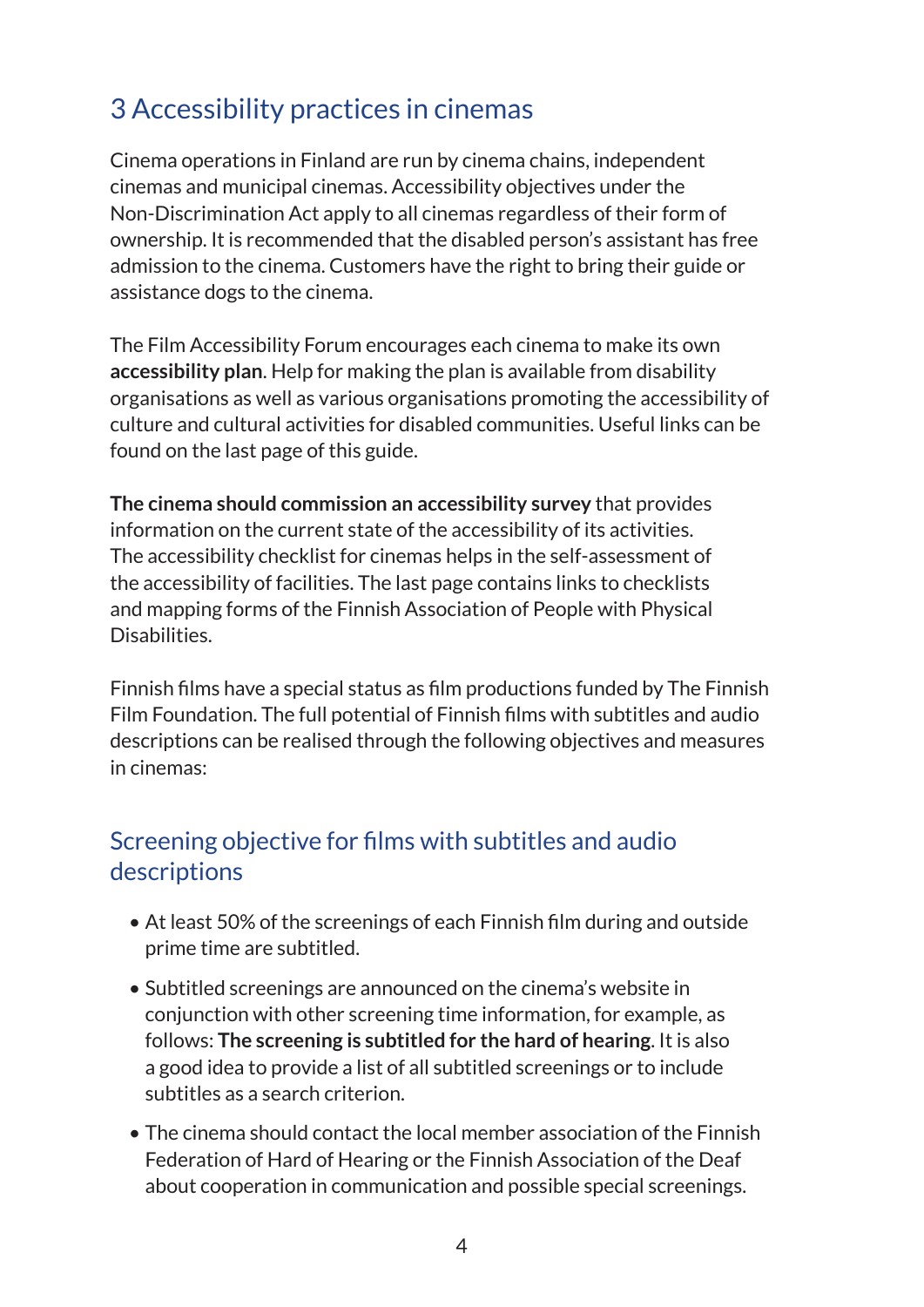• Live audio description and sign language interpretation: it is possible and sometimes even desirable to organise screenings with, for example, live audio description. The costs of these and similar special screenings are eligible for the Finnish Film Foundation's regional operational support for cinemas.

### Cinema customer service

Promoting accessibility is also a question of attitudes on the part of staff and cinema audiences. Cinemas should conduct staff induction and ensure their ability to act correctly in different situations. In addition, the operating culture and practices can be developed by organising training in cooperation with disability organisations in order to serve and help all customers. For example, visually impaired customers who require an audio description may need help in using the app at the beginning of the screening. A positive attitude from staff can, at best, be reflected on all viewers.

### Cinema website

Promoting accessibility is also about active communication. Attention must be paid to the accessibility of online services and mobile apps to ensure their proper and unobstructed functioning for all customers. The Film Accessibility Forum recommends that all cinemas comply with the accessibility criteria of the Act on the Provision of Digital Services, even if they are not covered by the act.

Each cinema or theatre company has its own website. It is important to provide information about the accessibility of the cinema's facilities and services in the **Accessibility section** of its website. This section should be found in the main menu. The section includes information about entering and exiting the cinema, staff contact details, wheelchair spaces, accessible toilet, assistants' free admission, assistance and guide dogs' access to the cinema, etc. Example links and a guide on accessibility to communication are available at the end of this guide.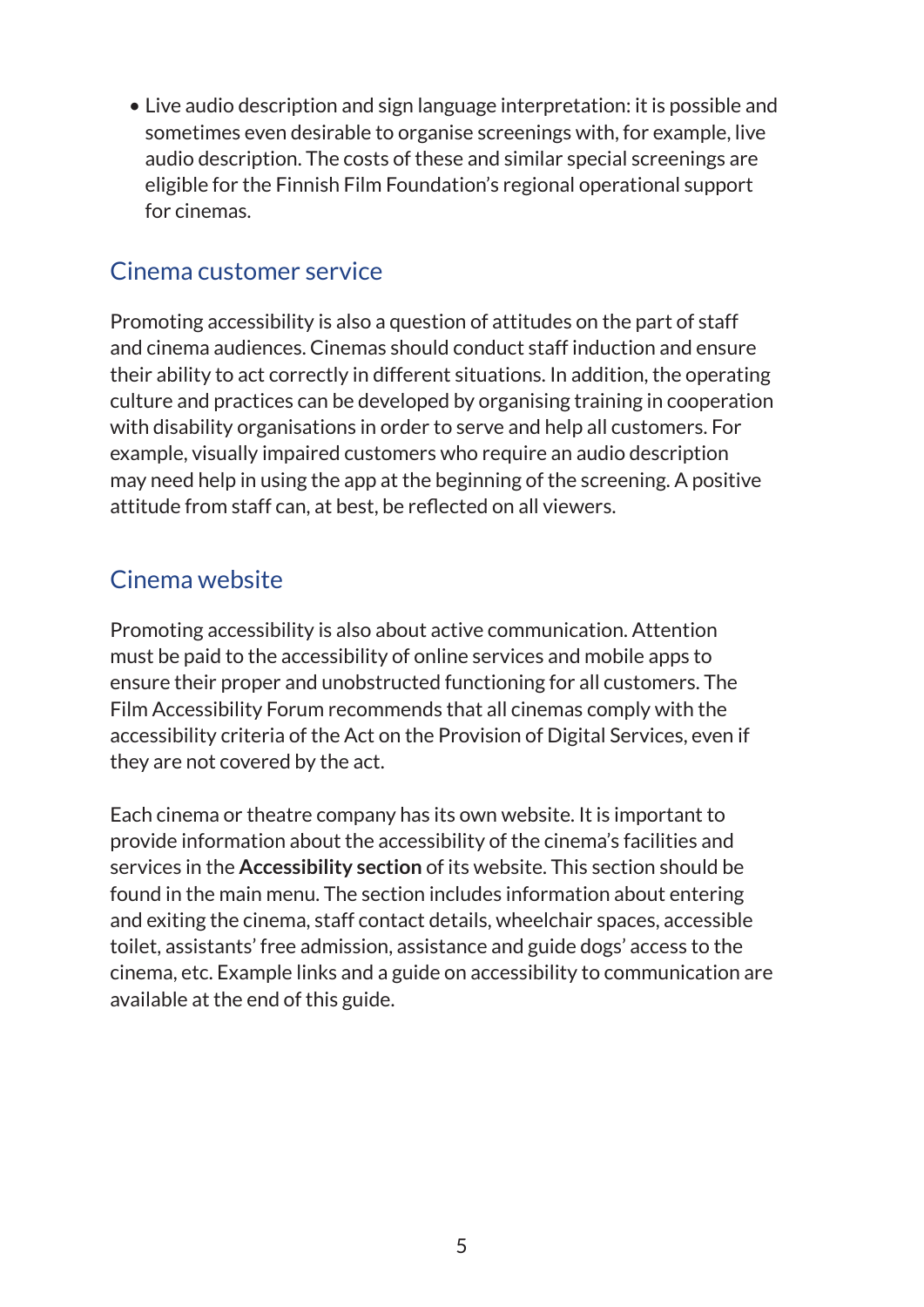The website must also include information about subtitled screenings and the possibility of audio descriptions, for example, as follows:

#### **"Information on accessible cinema screenings**

Many of the Finnish films we screen include additional services for the deaf, hard of hearing and visually impaired. Using these services, all our customers can enjoy the film.

**Descriptive subtitling** helps deaf people who use sign language or hard-ofhearing viewers to enjoy the film screening. The subtitles include all the lines of the film as well as a description of the sounds of the film. Subtitles are now made for almost all Finnish films with the support of The Finnish Film Foundation. Subtitled screenings are marked separately in our programme. You can search for subtitled screenings using the search function on our website. In addition, there is a separate list of subtitled screenings on our site: (link to list). For more information about subtitles and subtitled screenings, please contact our staff. If you want to provide feedback on the quality of subtitling and on how easy it is to find subtitled screenings on the website, please send it to the Finnish Federation of Hard of Hearing/ the Finnish Association of the Deaf using this form: [q.surveypal.com/](http://q.surveypal.com/tekstityspalaute) [tekstityspalaute.](http://q.surveypal.com/tekstityspalaute) The form is currently available only in Finnish and Swedish.

**Audio descriptions** help visually impaired customers to enjoy the film. Audio description refers to a recording in which the audio describer describes the events, persons and images on the screen. To hear the recording, you need the **MovieReading** app on your mobile phone or other smart device. You also need to download the recording for the film before the screening starts. During the screening, the audio description starts automatically and can be listened to with headphones. Audio descriptions are now made for almost all Finnish films with the support of The Finnish Film Foundation. For more information about screenings for which an audio description is available, please contact our staff. If you want to provide feedback on the quality of audio descriptions, please send it to Näkövammaisten kulttuuri palvelu ry. A link to the feedback form can be found on this website: [www.](http://www.kulttuuripalvelu.fi/fi/kuvailutulkkaus) [kulttuuripalvelu.fi/fi/kuvailutulkkaus](http://www.kulttuuripalvelu.fi/fi/kuvailutulkkaus) The form is currently available only in Finnish."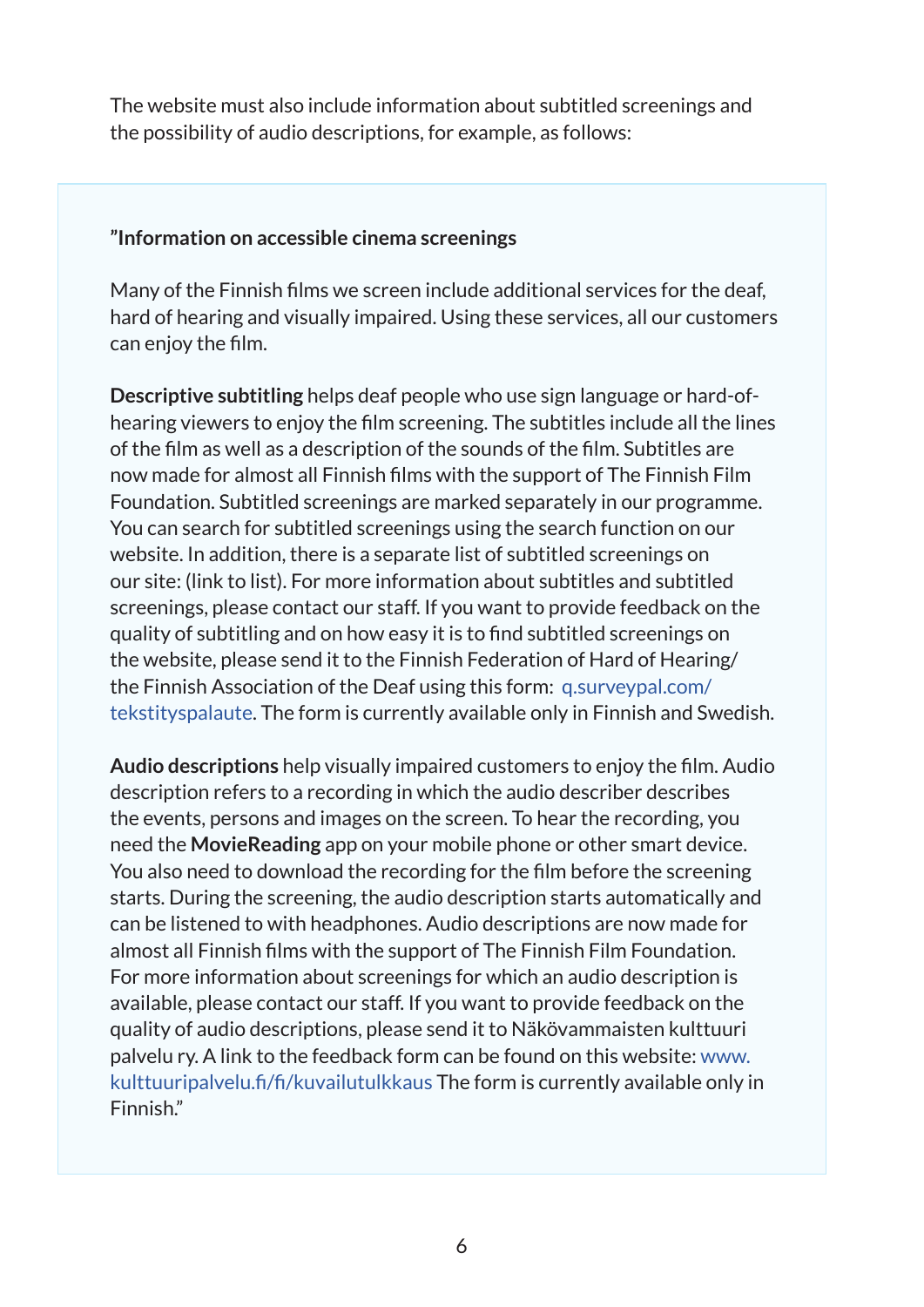### 4 Cooperation with experts

The Film Accessibility Forum has had good experiences of cooperation with disability organisations and film industry partners. Cooperation is the best way to achieve accessibility solutions. All disability organisations have local or regional associations that are happy to provide expert assistance. It is largely about solving practical issues. A positive attitude will take you far.

In terms of legislation, accessibility is promoted by the following laws, regulations and declarations:

- •Cultural rights are enshrined in the Constitution of Finland. Everyone has the right to develop themselves without being prevented by economic hardship (Section 16). Equality (Section 6).
- UN Declaration of Human Rights 1948, Article 27: Everyone has the right freely to participate in the cultural life of the community, to enjoy the arts and to share in scientific advancement and its benefits.
- UN Convention on the Rights of Persons with Disabilities: Article 30 concerns participation in cultural life. The convention entered into force in Finland in 2016.
- Non-Discrimination Act:

The purpose of the Act is to promote equality and prevent discrimination in all areas of life.

Section 15: Reasonable accommodation to realise equality of persons with disabilities. An authority, education provider, employer or provider of goods and services has to make due and appropriate adjustments necessary in each situation for a person with disabilities to be able, equally with others, to deal with the authorities and gain access to education, work and generally available goods and services, as well as to manage their work tasks.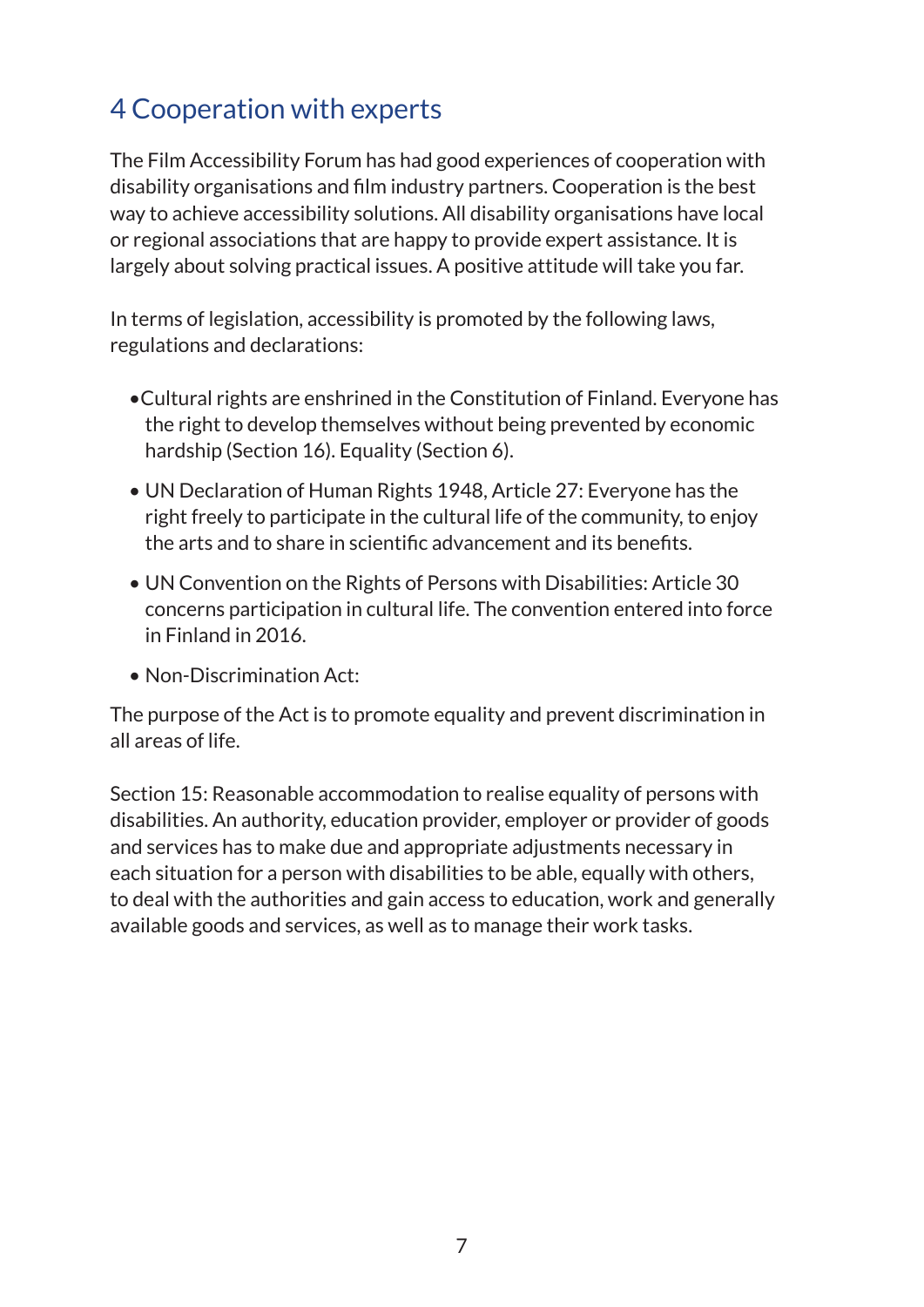# Useful links

Guides and information packages on the website of the Culture for All Service: [www.cultureforall.fi/accessibility\\_guides](http://www.cultureforall.fi/accessibility_guides)

What about accessibility? How to communicate about the accessibility of a cultural venue (available only in Finnish and Swedish): In Finnish [www.](http://www.kulttuuriakaikille.fi/saavutettavuus_tietopaketit_ja_oppaat_viestinta) kulttuuriakaikille.fi/saavutettavuus tietopaketit ja oppaat viestinta, in Swedish: [www.kulturforalla.fi/tillganglighet\\_guider\\_kommunikation](http://www.kulturforalla.fi/tillganglighet_guider_kommunikation).

Examples of cinema accessibility information

- FFF's cinema Kino K-13:<https://www.ses.fi/en/kino-k-13s-accessibility>
- Accessibility at Savon Kinot cinemas: [https://www.savonkinot.fi/](https://www.savonkinot.fi/esteettomyys) [esteettomyys](https://www.savonkinot.fi/esteettomyys)

Checklists for accessibility assessment

- An accessibility checklist for cinemas is available at [www.invalidiliitto.fi/](http://www.invalidiliitto.fi/tarkistuslistoja) tarkistuslistoja. The checklist has been produced by [Accessibility Centre](https://www.invalidiliitto.fi/esteettomyys/esteettomyyskeskus-eske)  [ESKE of the Finnish Association of People with Physical Disabilities](https://www.invalidiliitto.fi/esteettomyys/esteettomyyskeskus-eske).
- [Culture for All Service checklists](http://www.kulttuuriakaikille.fi/accessibility_checklists)
- ESKEH survey forms and guide for surveying accessibility: [www.invalidiliitto.fi/eskeh-kartoituslomakkeet-ja-opas](http://www.invalidiliitto.fi/eskeh-kartoituslomakkeet-ja-opas)
- Symbols for communication: [www.cultureforall.fi/accessibility\\_symbols\\_](http://www.cultureforall.fi/accessibility_symbols_for_communication) for communication

The Finnish Film Foundation's support for film audio descriptions and subtitling for the hard of hearing: [https://www.ses.fi/wp-content/](https://www.ses.fi/wp-content/uploads/2020/10/SUPPORT-GUIDE_Subtitling-and-audio-description.pdf) [uploads/2020/10/SUPPORT-GUIDE\\_Subtitling-and-audio-description.pdf](https://www.ses.fi/wp-content/uploads/2020/10/SUPPORT-GUIDE_Subtitling-and-audio-description.pdf)

# Expert organisations

Autism Finland: [www.autismiliitto.fi](http://www.autismiliitto.fi)

Finnish Association of People with Physical Disabilities: [www.invalidiliitto.fi](http://www.invalidiliitto.fi)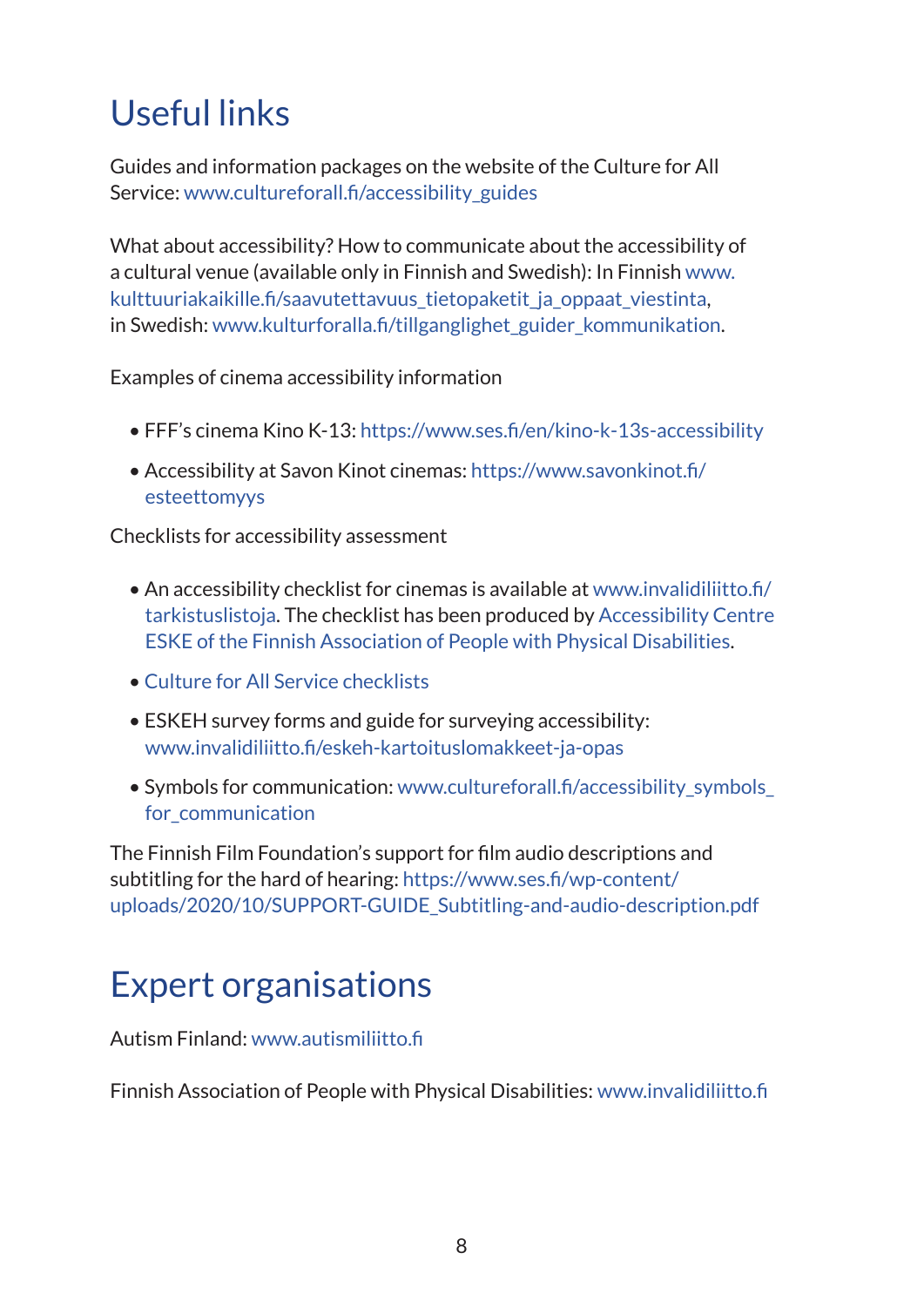Finnish Association on Intellectual and Developmental Disabilities: [www.kehitysvammaliitto.fi](http://www.kehitysvammaliitto.fi)

Culture for All Service: [www.kulttuuriakaikille.fi](http://www.kulttuuriakaikille.fi)

Finnish Federation of Hard of Hearing: [www.kuuloliitto.fi](http://www.kuuloliitto.fi)

Finnish Association of the Deaf: [www.kuurojenliitto.fi](http://www.kuurojenliitto.fi)

Threshold Association: [www.kynnys.fi](http://www.kynnys.fi)

Näkövammaisten kulttuuripalvelu ry: [www.kulttuuripalvelu.fi](http://www.kulttuuripalvelu.fi)

Finnish Federation of the Visually Impaired: [www.nkl.fi/en](http://www.nkl.fi/en)

SAMS – Samarbetsförbundet kring funktionshinder: <https://samsnet.fi>

## Film industry partners

Audiovisual Producers Finland:<https://apfi.fi>

Finnish Cinema Association (SEOL): [www.filmikamari.fi/suomen-elokuvateatteriliitto-seol-ry](http://www.filmikamari.fi/suomen-elokuvateatteriliitto-seol-ry)

Finnish Film Distributors' Association (SEL): [www.filmikamari.fi/suomen-elokuvatoimistojen-liitto-sel-ry](http://www.filmikamari.fi/suomen-elokuvatoimistojen-liitto-sel-ry)

Finnish Film Foundation: <https://ses.fi>

**Participation in cultural life is a fundamental right for everyone. Films also belong to everyone!**

# Film Accessibility Forum

The guide is based on the work of the Film Accessibility Forum. The following parties took part in the forum in 2017–2020: Finnish Film Foundation, Finnish Chamber of Films, Finnish Film Distributors' Association (SEL), Finnish Cinema Association (SEOL), Finnish Film Producers, Finnkino, Atlantic Film, Finnish Federation of Hard of Hearing, Finnish Association of the Deaf, Threshold Association, Finnish Federation of the Visually Impaired, Näkövammaisten kulttuuripalvelu ry, and Culture for All Service/ The